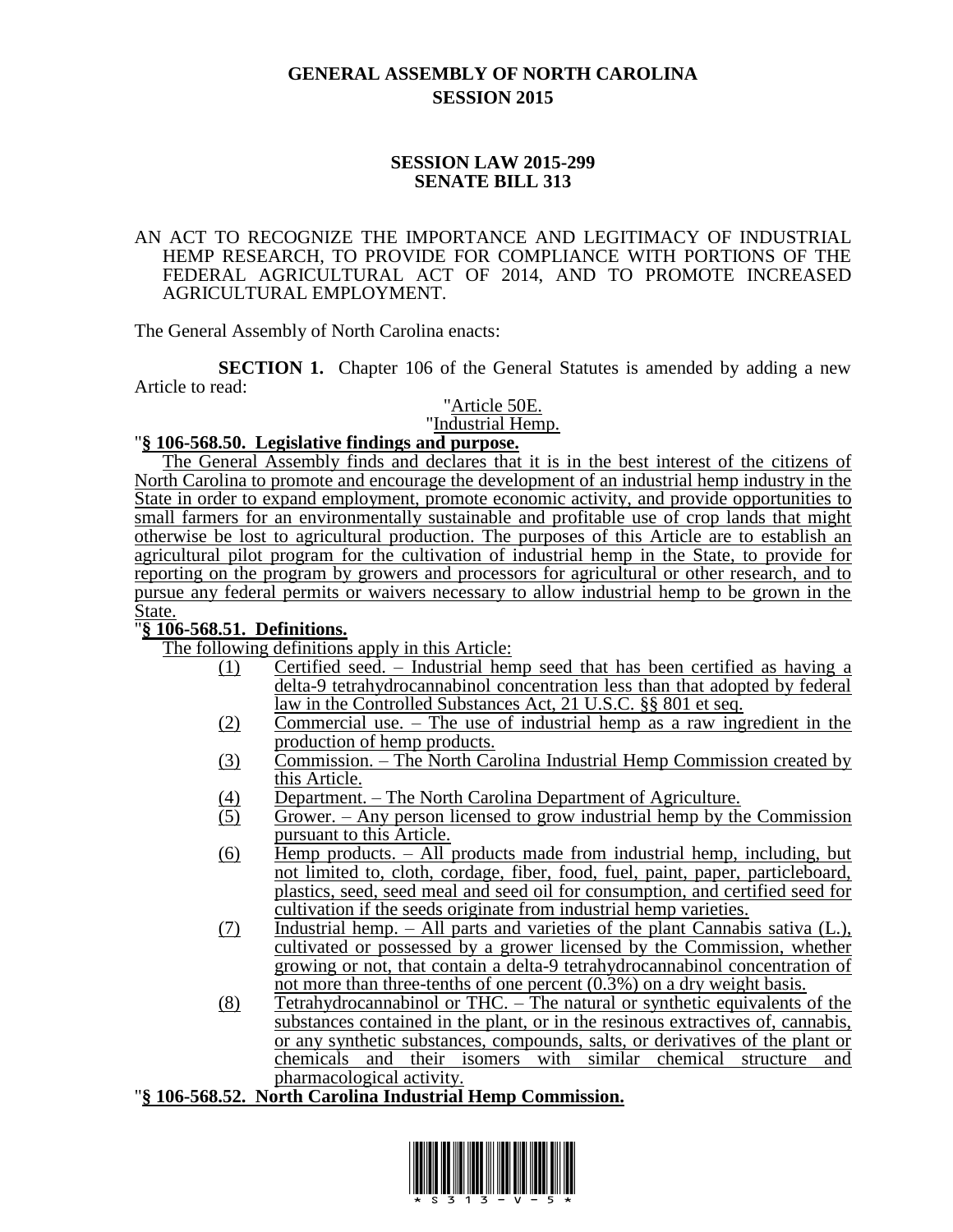(a) Creation and Membership. – The North Carolina Industrial Hemp Commission is established and shall consist of five members as follows:

- (1) The Commissioner of Agriculture or the Commissioner's designee, who shall serve as vice-chair.
- (2) One appointed by the General Assembly upon recommendation of the President Pro Tempore of the Senate in accordance with G.S. 120-121, who shall at the time of appointment be a municipal chief of police.
- (3) One appointed by the General Assembly upon recommendation of the Speaker of the House of Representatives in accordance with G.S. 120-121, who shall at the time of appointment be an elected sheriff or the sheriff's designee.
- (4) One appointed by the Governor who shall at the time of appointment be a full-time faculty member of a State university who regularly teaches in the field of agricultural science.
- (5) One appointed by the Commissioner of Agriculture, who shall be a full-time farmer with at least 10 years' of experience in agricultural production in the State.

(b) Terms of Members. – Members of the Commission shall serve terms of four years, beginning effective July 1 of the year of appointment, and may be reappointed to a second four-year term. The terms of members designated by subdivisions (a)(1), (a)(2), and (a)(4) of this section shall expire on June 30 of any year evenly divisible by four. The terms of the remaining members shall expire on June 30 of any year that follows by two years a year evenly divisible by four.

(c) Chair. – The members of the Commission shall elect a chair. The chair shall serve a two-year term and may be reelected.

(d) Vacancies. – Any appointment to fill a vacancy on the Commission created by the resignation, dismissal, death, or disability of a member shall be made by the original appointing authority and shall be for the balance of the unexpired term.

(e) Removal. – The appointing authority shall have the power to remove any member of the Commission appointed by that authority from office for misfeasance, malfeasance, or nonfeasance.

(f) Reimbursement. – The members of the Commission shall receive per diem and necessary travel and subsistence expenses in accordance with the provisions of G.S. 138-5.

 $(g)$  Quorum. – Three members of the Commission shall constitute a quorum for the transaction of business.

(h) Staff. – The Commission is authorized and empowered to employ no more than two persons as staff to assist the Commission in the proper discharge of its duties and responsibilities. The chair of the Commission shall organize and direct the work of the Commission staff. The salaries and compensation of all such personnel shall be determined by the Commission; provided, however, that the aggregate cost for salaries and benefits of the staff may not exceed two hundred thousand dollars (\$200,000).

### "**§ 106-568.53. Powers and duties of the Commission.**

The Commission shall have the following powers and duties:

- (1) To establish an agricultural program to grow or cultivate industrial hemp in the State. The Commission shall pursue any permits or waivers from the United States Drug Enforcement Agency or any other federal agency that are necessary for the establishment of the industrial hemp cultivation pilot program established by this Article.
- (2) To issue licenses allowing a person, firm, or corporation to cultivate industrial hemp for commercial purposes to the extent allowed by federal law, upon proper application as the Commission may specify. Each licensee shall provide a complete and accurate legal description of the location of the industrial hemp farming operation, including GPS coordinates, and the license shall be issued for cultivation only in those locations identified in the application and shall include on its face the description of those areas. The Department shall provide administrative support to the Commission for the processing of applications and issuance of licenses.
- (3) To support the Commission's activities, and to reimburse the Department for expenses associated with the issuance of cultivation licenses under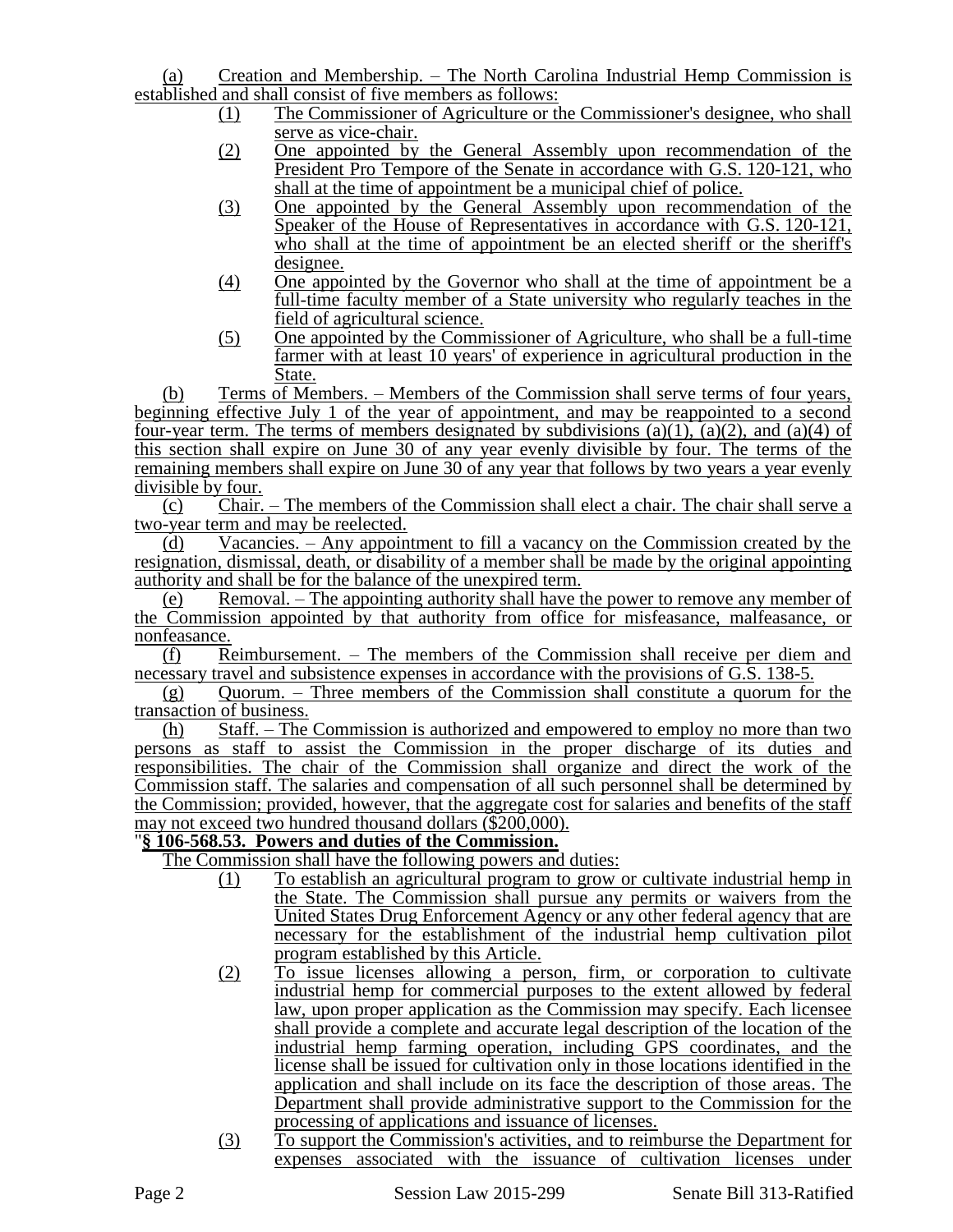subdivision (2) of this section, the Commission may charge the following fees:

- a. An initial, graduated license fee, to be paid by each cultivator, based upon the number of acres proposed for cultivation of industrial hemp, not to exceed ten thousand dollars (\$10,000), with incentive provisions to encourage the participation of small acreage farmers.
- b. An annual fee that is the sum of two hundred fifty dollars (\$250.00) and two dollars (\$2.00) per acre of industrial hemp cultivated.

In setting fees under this subdivision, the Commission may create fair and reasonable licensing preferences for license applicants from North Carolina counties that have been recognized as economically depressed or disadvantaged.

- (4) To receive gifts, grants, federal funds, and any other funds both public and private needed to support the Commission's duties and programs.
- (5) To establish procedures for reporting to the Commission by the growers and processors for agricultural or academic research and to collaborate and coordinate research efforts with the appropriate departments or programs of North Carolina State University and North Carolina A & T State University.
- (6) To study and investigate marketplace opportunities for hemp products to increase the job base in the State by means of employment related to the production of industrial hemp.
- (7) To study and investigate methods of industrial hemp cultivation that are best suited to soil conservation and restoration.
- (8) To propose to the Board of Agriculture for adoption reasonable rules and regulations necessary to carry out the purposes of this Article, which shall include, but are not limited to, rules for all of the following:
	- a. Testing of the industrial hemp during growth to determine tetrahydrocannabinol levels. Testing methods and protocols shall comply in all respects with any and all applicable federal requirements.
	- b. Supervision of the industrial hemp during its growth and harvest, including rules for verification of the type of seeds and plants used and grown by licensees.
	- c. The production and sale of industrial hemp, consistent with the rules of the United States Department of Justice and Drug Enforcement Administration for the production, distribution, and sale of industrial hemp.
	- d. Means and methods for assisting law enforcement agencies to efficiently ascertain information regarding the legitimate and lawful production of industrial hemp.
	- e. Strategies and programs for the promotion of industrial hemp products and markets, in conjunction with the North Carolina Department of Agriculture, the North Carolina Department of Commerce, the University of North Carolina system, and the community college system.
	- The fees authorized by subdivision (3) of this section.

The Commission shall include in its rulemaking proposals the adoption by reference or otherwise the federal regulations in effect regarding industrial hemp and any subsequent amendments to those regulations. No North Carolina rule, regulation, or statute shall be construed to authorize any person to violate any federal law or regulation.

(9) To undertake any additional studies relating to the production, distribution, or use of industrial hemp as requested by the General Assembly, the Governor, or the Commissioner of Agriculture.

# "**§ 106-568.54. Limitations.**

The Commission shall not meet or undertake any of its powers and duties under this Article until it has obtained funding from sources other than State funds of at least two hundred thousand dollars (\$200,000) to support operations of the Commission. Funding from non-State sources for the Commission's activities may be returned to the donor or funder if not spent or